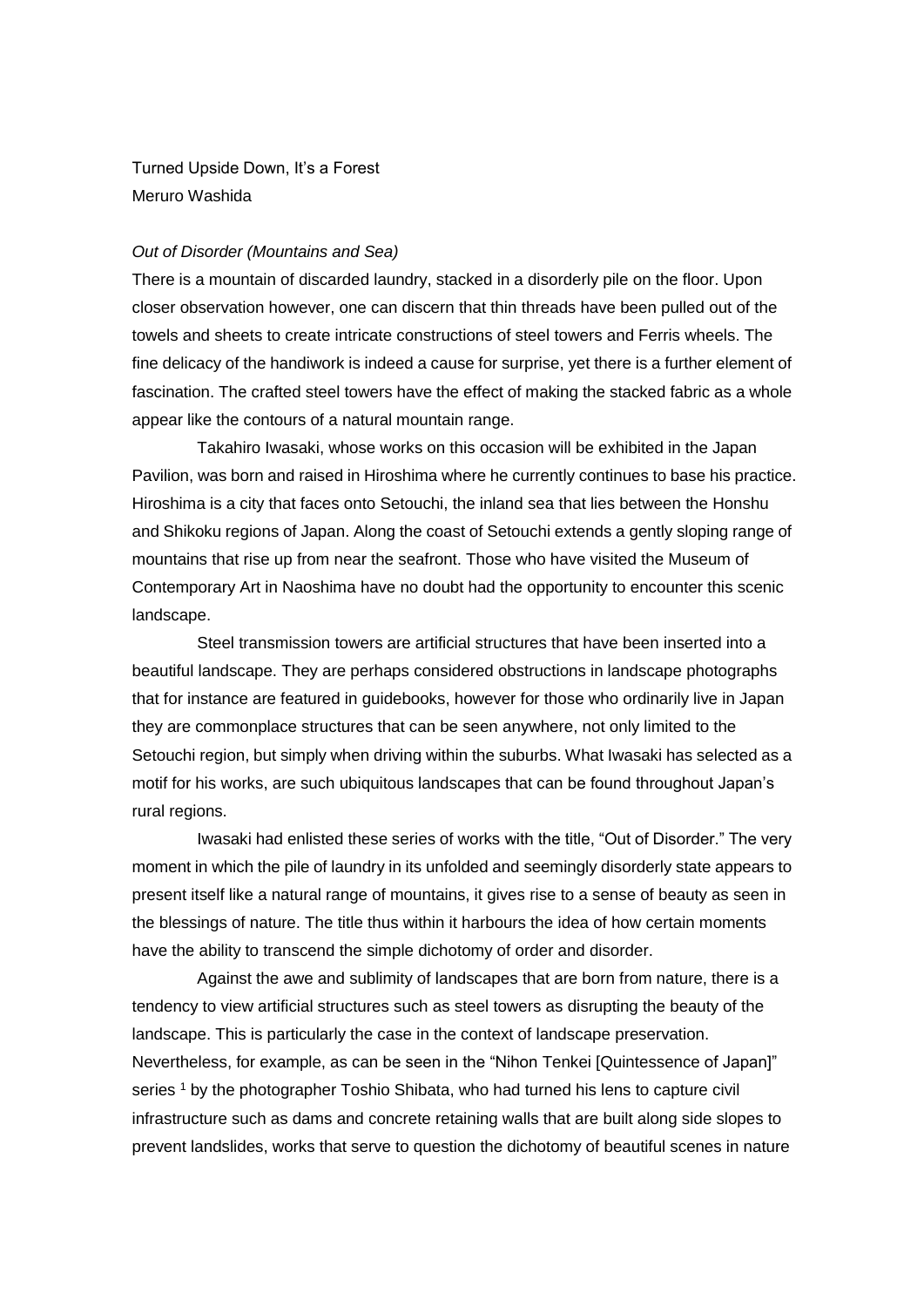and the artefacts that disrupt them, had also begun to emerge, notably since the 1980s. Iwasaki's "Out of Disorder" could perhaps also be regarded as an extension of the history of such art practices that have been founded on the theme of artefact and nature.

The "Out of Disorder" series had in this way been initiated from a focus towards Japan's distinct rural landscape, yet had gradually developed into pursuing the meaning behind why such steel towers exist. Transmission lines serve to carry electricity from power plants to large cities that are major consumption areas. Power plants, whether thermal, nuclear, or hydraulic, are usually built in remote areas, far from large cities. In a country like Japan where resources are sparse, fuel is transported from overseas via ship, thus thermal power plants are built in coastal areas. Nuclear power plants are also built along the coast since they require large amounts of water for cooling. In 2010, the year prior to the Great East Japan Earthquake and the accident at Fukushima Daiichi Nuclear Power Plant, although unrealized, Iwasaki had devised plans for a work that appropriated the Chernobyl Nuclear Power Plant as a motif.<sup>2</sup> I myself had initially observed Iwasaki's "Out of Disorder" from the perspective of Japan's rural landscape, yet ever since the accident at Fukushima's nuclear power plant in 2011, I have begun to consider it from the point of view of the relationship between nuclear power plants and cities. The Fukushima Nuclear Power Plant has been built on a site located 200 kilometres away from Tokyo by the Tokyo Electric Power Company (TEPCO). As Fukushima is an area whose electricity is supplied by Tohoku Electric Power, its inhabitants do not use the electricity that is generated at the Fukushima Nuclear Power Plant. The people of Tokyo make the people of Fukushima bear the risk of any accidents that may incur in generating the electricity that they use, however they rarely if ever are conscious of this fact when using electricity in their daily lives. On the other hand, such nuclear power plants create employment in the region, and at the same time these regions are provided with subsidies from the nation's government. What the accident in Fukushima had made me think about the most was this very relationship between cities and rural areas. It has ever since made me change the way that I look at Iwasaki's steel towers.

As a key work that represents Iwasaki's practice, I had contemplated building the exhibition around the "Out of Disorder" series. In developing the presentation concept, the square window in the centre of the floor of the exhibition room (which is also the ceiling of the piloti) had served as another opportunity to alter the means for presenting this work. In the building of the Japan Pavilion, the rectangular volume of the exhibition room is elevated from the ground, supported from beneath by a piloti. For this occasion, the window in the exhibition room floor is appropriated as part of the plan, with a set of stairs provided in the piloti enabling visitors to climb up and emerge from the beneath to gaze up at the work in the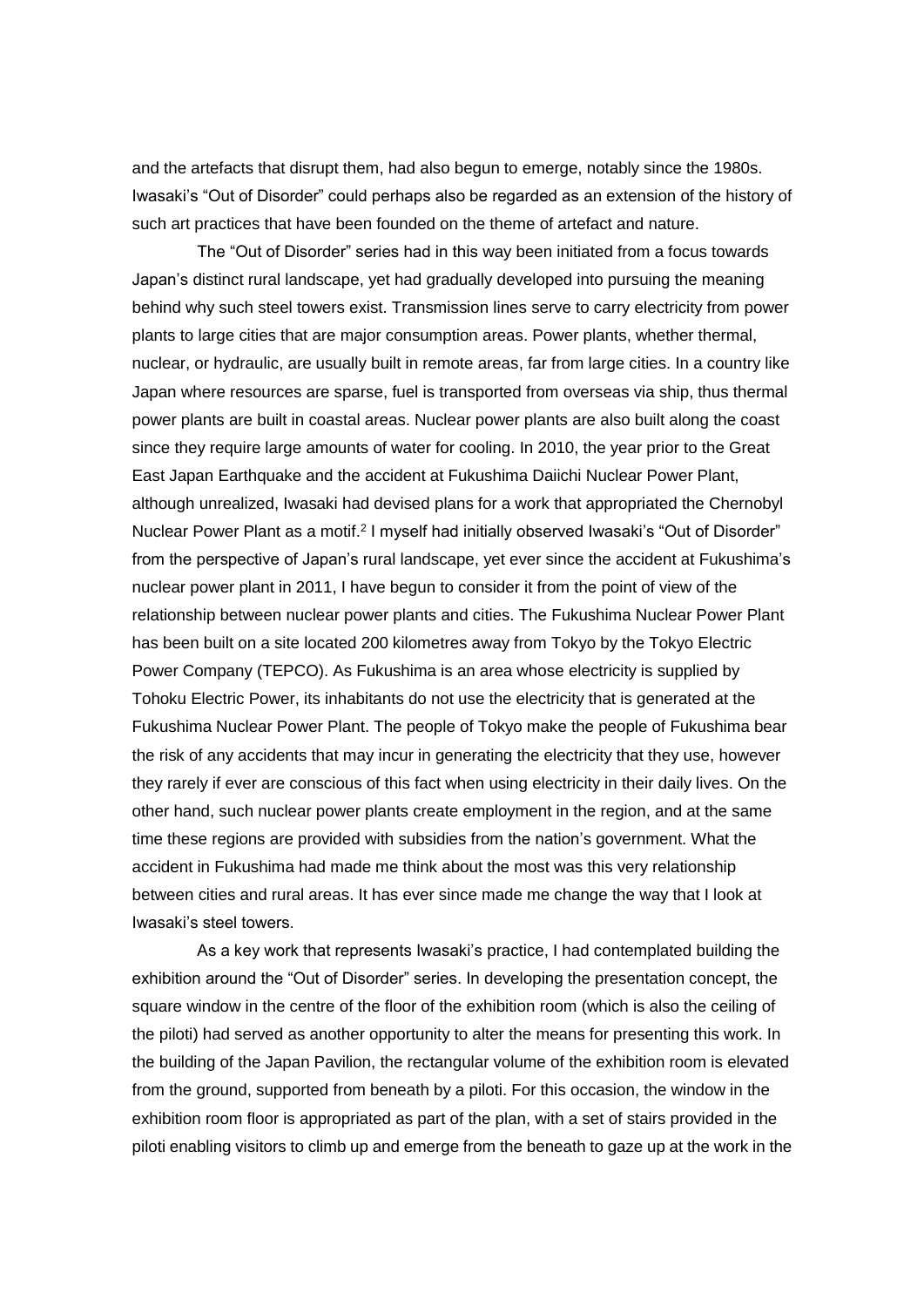room. In doing so, visitors are able to view a single work from various perspectives. The appeal of Iwasaki's works lies in the different impressions that they provide depending on the perspectives at which they are observed. Normally, when trying to view a work that is placed on the floor from a low position, all one can do at best is to crouch down. There are indeed few opportunities for the viewer to look at the work from a perspective that is almost in line with the very ground. By utilizing this window, viewers are able to observe the works more closely from the same perspective level as the floor. In this manner, the floor is treated like the surface of the sea. Emerging from the piloti side would provide a 'fish-eye view' from beneath the water, and from the main floor would enable a 'bird's-eye view' from the sky.

Japan as a nation is dependent on importing its resources, and thus industrial zones are built along coastlands for reasons including convenience of transport and the easy acquisition of land by means of landfill. The Setouchi region is also an industrial zone referred to under the name of the "Taiheiyo Belt Zone [Pacific Belt Zone] " that had seen the development of the heavy and chemical industry in the 1960s. While these factories had supported Japan's high economic growth, they simultaneously gave rise to problems such as pollution. With the shift in the industrial structure from heavy to service industry and then onto the information industry, these factories are now facing decline and are in fact attracting interest as subjects of nostalgia. In 2014, Iwasaki used a dirty dust cloth to produce "Out of Disorder" that based its motif on the factories of the Kawasaki region.

For the exhibition at the Japan Pavilion, a series of factories were created along the hole (window) side of the floor that is approached from the piloti. In this respect, when the work is viewed from the exhibition room or the "land" side, it appears like a pastoral range of mountains and the factories are hidden. On the other hand, when viewed from the piloti side, or in other words, from beneath the "sea," a landscape of begrimed factories can be observed. The places where people live tend to be located slightly more inland from the coast, and therefore in our ordinary daily lives we are seemingly unaware of the presence of such factories. The exhibition here depicts the same structure that draws from this sense of unawareness, of using electricity in one's day-to-day without consciously thinking about where it is in fact generated. This means of presentation that uses the opening in the exhibition room floor encourages a way of looking at Japan from a perspective that is different to that of ordinary life.

Reflecting upon the education he received in Hiroshima since his childhood, Iwasaki mentions how he had always been taught about the dangers of science.<sup>3</sup> Such education articulated that science and technology are things that do not necessarily bring happiness to mankind. One suspects these teachings to have been based on the experience of the atomic bomb. Even in this regard, Iwasaki's works that also serve to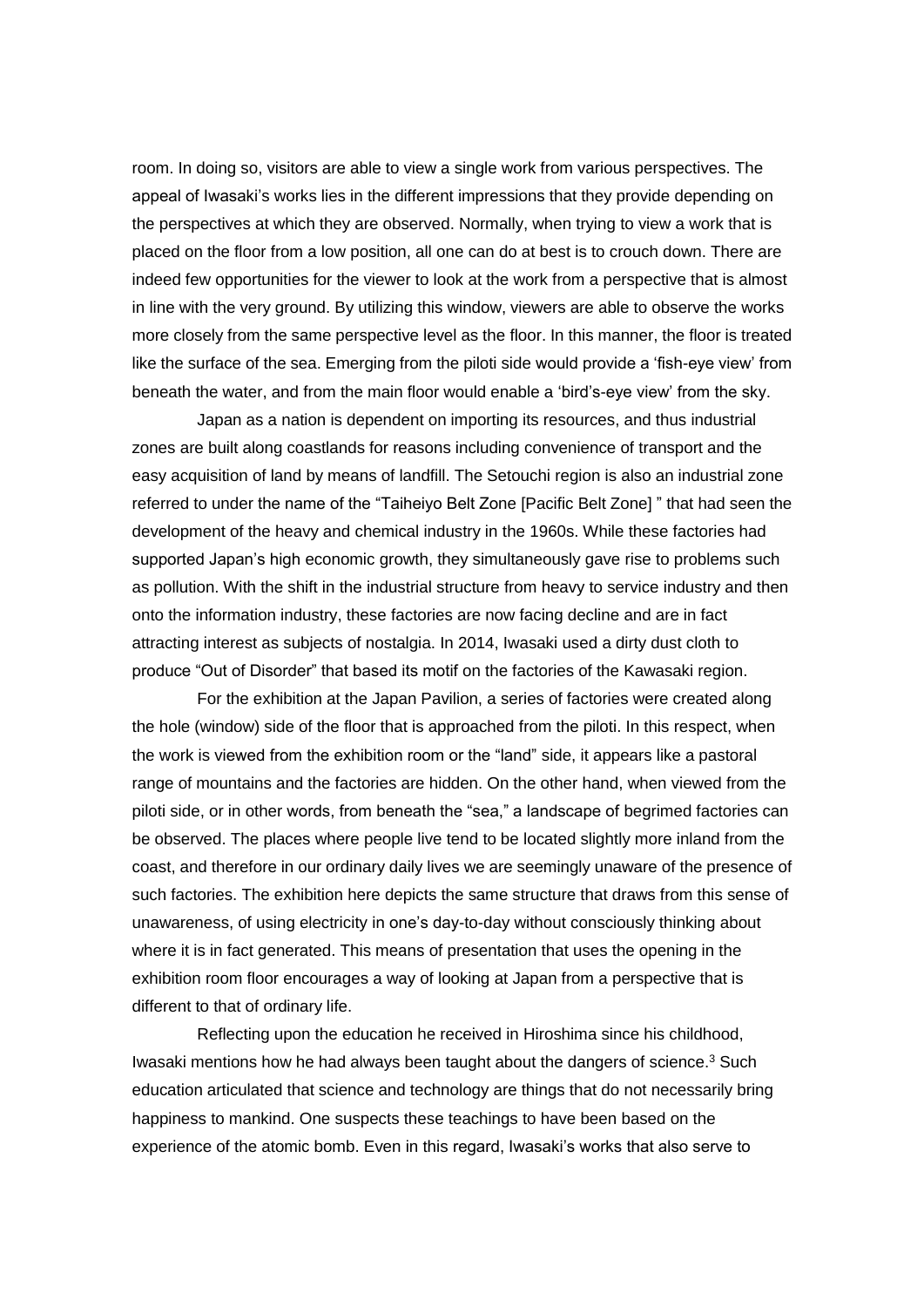convey the negative aspects of chemical factories can be seen as forming connections with the history of Hiroshima.

That being said, Iwasaki by no means simply labels science and technology as a bad thing. The image that Iwasaki had initially considered for this work was a bay-like form that appeared to encompass the opening in the floor. Its form was based on the *View of Ama-no-Hashidate* that had been painted by Sesshu. Ama-no-Hashidate is located in the northern Kyoto Prefecture, and is famously recognized as one of the "Three Views of Japan" (a list of Japan's most celebrated scenic sites). Sesshu was a prominent Japanese master of ink and wash painting from the 15th century. Legend states that when Sesshu was young he had been bound to a pillar as he was always engrossed in drawing and had failed to read his Buddhist scriptures, yet the painting he created at this time using his tears and his feet was so spectacular that it impressed the priest who thereon forth gave him permission to paint. The *View of Ama-no-Hashidate* is one of Sesshu's representative works. Ink and wash paintings are painted using ink, yet Iwasaki points out that ink is in fact made of the soot produced from burning wood that is combined with oil and hardened.<sup>4</sup> In other words, if one considers soot as dirt, then the *View of Ama-no-Hashidate* which is considered a masterpiece, becomes nothing but a piece of paper that has been soiled with soot. If one were to think in this way, the dirt of the dust cloth that Iwasaki uses as a material for creating the factories not only form ties with the pollution that these facilities produce, but also with ink that has played a role in shaping the history of oriental art.

Another characteristic of this work is that it has been made using a towel  $-a$ familiar object that we find in our surroundings. Using everyday materials to create art instead of those traditionally appropriated such as canvas, oil paint, marble, and bronze, is something that many contemporary artists have engaged in. In Iwasaki's case it initially had in part been due to material costs and acquisition routes, <sup>5</sup> however these means of appropriating one thing to represent something else proves effective in slightly extending the margin of meaning. In order to implement this "figurative representation" in an effective manner, the difference between what is actually in front of one's eyes and that discerned beyond it, or in other words, the thing that is being figuratively represented, must indeed be great. Using everyday items serves to increase this difference. Furthermore, the mundaneness of everyday items disrupts the sublimity of nature as well as the sacredness of Sesshu's artistic practice.<sup>6</sup>

Nevertheless, Iwasaki's use of everyday objects also relates to Hiroshima's history. The Hiroshima Peace Memorial Museum houses numerous artefacts that convey the instantly distorted and changed forms of daily necessities as a consequence of the atomic bomb. Iwasaki mentions how these objects had indeed influenced him.<sup>7</sup> This is the very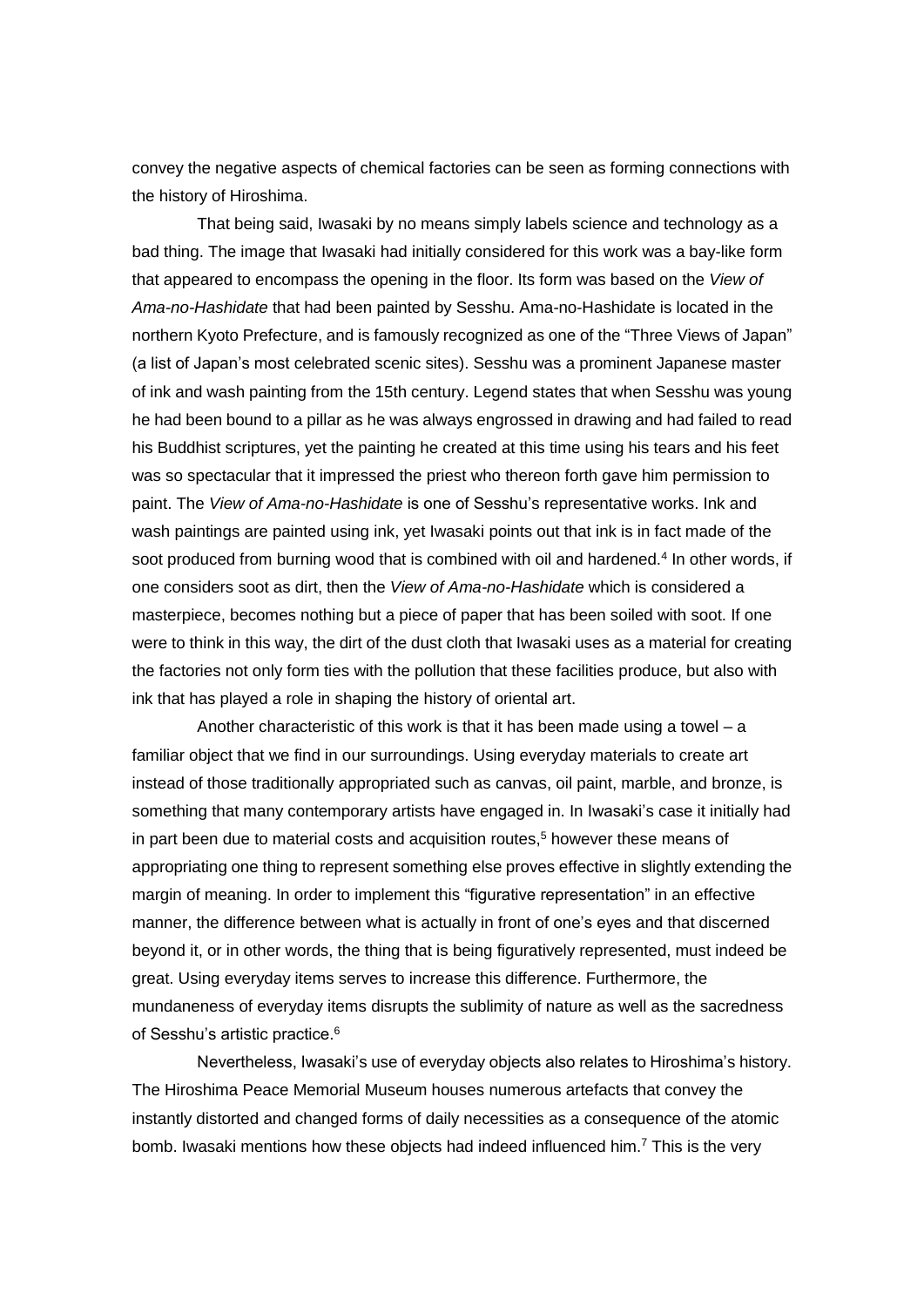factor that distinguishes Iwasaki from other artists who use everyday objects in their work.

# *Out of Disorder (Offshore Model)*

This exhibition introduces another work from the "Out of Disorder" series. Made using petroleum based rubbish such as plastic trays, which is presented on top of a table, is a work centring on the motif of an oilrig that stands above the ocean. Oilrigs are structures with facilities to extract process oil from undersea oil fields. In Japan as a nation surrounded by the ocean, the concept of the borderline is not something that is often consciously thought about. In terms of oilrigs however, in oceans far away from ordinary daily life, borderlines are being disputed over things that could be considered as both island and rock. In this work, the surface of the table figuratively represents the surface of water. In devising the ratio of the table, Iwasaki had drawn reference from the "Karesansui" (Japanese rock garden) in Ryoan-ji, a Zen Buddhist temple that is located in Kyoto. This garden is famously renowned for its portrayal of the Zen spirit, and the word "Karesansui" means to express the rippling surface of water without using water itself, rather, through means of a carefully composed arrangement of gravel that is raked to create a striped pattern. It could thus be considered as a form of "figurative representation." The patterns created in the gravel are disturbed or disappear due to wind and sweeping, and therefore they are recreated over and over again. Since the garden in Ryoan-ji was established over 500 years ago, these patterns have continued to be recreated throughout the course of its history. Although the patterns are not fixed, they have thus been inherited over a long period of time in correspondence to human activity. The water itself that is constituted is an entity subject to change, yet the means to represent water in its state in which it retains the same form has been a significant theme in art history. Amidst this context, Iwasaki is engaged in pursuing expressions of water in particular, by drawing inspiration from such stone gardens.

## "Reflection Model"

"Reflection Model" is also a work that deals with the surface of water. Japanese traditional architecture such as shrines and temples, as well as their reflection upon the surface of water, is intricately created through the use of Japanese cypress. Two works are presented in this exhibition, one taking its motif from the Itsukushima Shrine that is near Hiroshima, and the other from the five-story pagoda in the grounds of Ruriko-ji, a temple located in the city of Yamaguchi, approximately 100 kilometres away from Hiroshima. "Out of Disorder" that uses everyday materials and motifs of ubiquitous mundane landscapes, and "Reflection Model," created with cypress and based on famous traditional buildings that are considered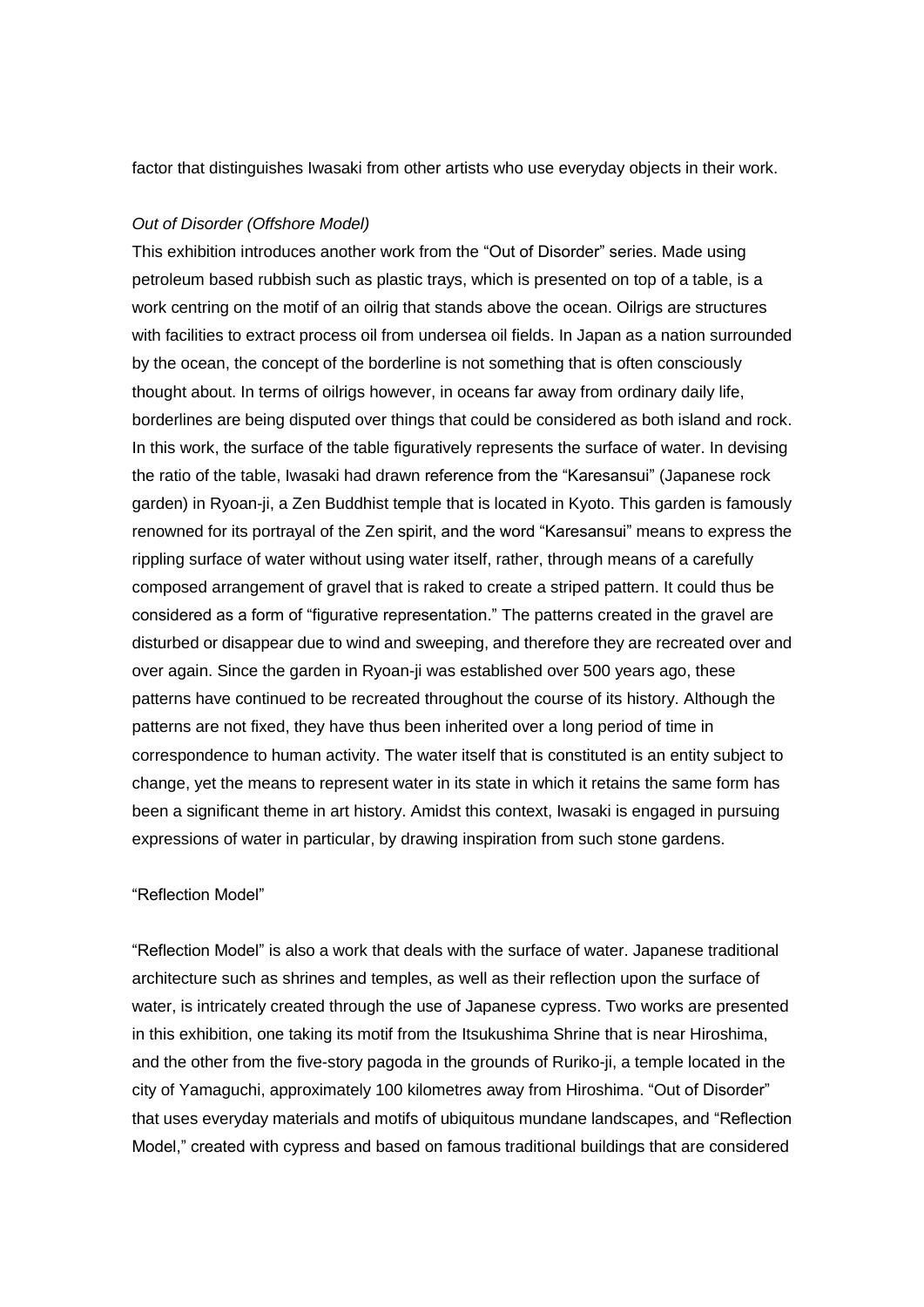national treasures, at first glance appear as completely different types of works. Nevertheless, their commonality lies in the fact that both works draw inspiration from the theme of "the surface of water" and "fleeting moments." In "Reflection Model" the surface of the water as a substance in itself is not created, but instead the presence of the water is indicated through conveying the reversed reflection of the image. Ordinarily, the image reflected upon the water should appear as if fluctuating due to the very fluctuations in the water's surface. In "Reflection Model," however, the section that stands above the water and its reflected image are created in the exact same manner. Consequently, the work gives rise to an uncanny sense of time and space that does not exist in reality. In comparison to looking at an image reflected in water directly with one's very own eyes, it indeed appears to be more clarified when that very moment is captured through the lens of a camera. When he first begun producing "Reflection Model," Iwasaki himself had not been conscious of this temporal quality, or in other words, the "fleeting moments" conveyed within the works. He mentions coming to recognize this as a theme over the course of developing the series.<sup>8</sup>

For Iwasaki, who was born and raised in Hiroshima, the concept of "fleeting moments" hold a profoundly significant meaning. The entire city had been transformed in an instantaneous flash. The very moment the work presents itself in a different perspective in "Out of Disorder," and the fleeting moment that is captured in "Reflection Model," are for Iwasaki inextricably connected to one another through Hiroshima's experience of the atomic bomb.

Furthermore, *Reflection Model (Ship of Theseus),* based on the motif of the Itsukushima Shine, built upon the ocean in a bay in the Miyajima region, can be described as capturing a fleeting moment within another measure of time, that is to say, the tides of the ocean. Throughout the day, the ocean experiences moments of high tides and low tides. This phenomenon, which is caused by the relationship between the Earth and the gravitational forces of the Moon, constantly changes the relationship between the building of Itsukushima Shrine and the surface of the water. During low tides, the sea level decreases so much that people can walk to the Torii gate. The work that Iwasaki has created, however, conveys the shrine and its reflection during a time of high tide: one could say that it serves to capture a fleeting moment within the day.

Iwasaki first created a "Reflection Model" based on the motif of the Itsukushima Shrine in 2013. The "Reflection Model" presented in the Japan Pavilion is a new work that captures the same shrine in its state of dilapidation after a typhoon. The idea of creating it in its broken form was something that the artist had considered from earlier on when he had first begun to present his works. $9$ 

The current Itsukushima Shrine had been built over 800 years ago. As the region is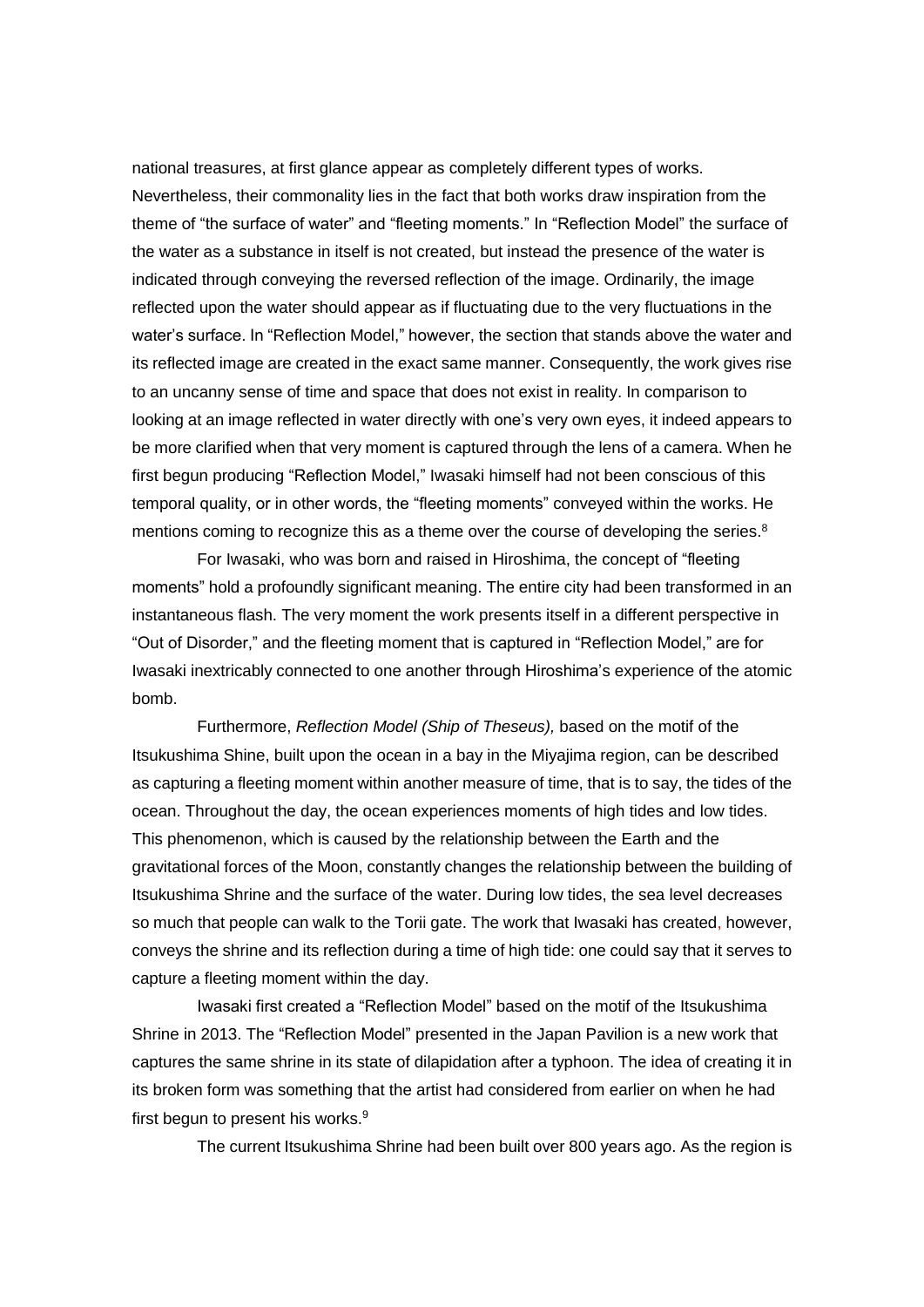often prone to the passing of typhoons, the shrine was built on a site that is protected by the mountains behind it. Despite this however, the shrine often suffers the effects of such typhoons, and at times certain areas receive severe damage. That being said, the most important part of the shrine, which is the main hall, remains safely intact. This is due to the fact that its structure that stands closer to the sea than its main hall has intentionally been built to destroy easily when inflicted with external force, thus weakening the effect and eluding any substantial damage.<sup>10</sup> For example, the width of the floor surface is made so that it extends wider than the length of the waves, enabling it counteract their force in times of high tide during a typhoon. In addition, small gaps are provided between the floorboards to allow the water from the tide to spout through, thereby dispersing the buoyant force that is inflicted on the boards. Moreover, the floorboards themselves have not been fixed to the columns, and thus when the entire building is exposed to buoyant force, they come apart, preventing the columns and the building structure from being affected. In this way, there are numerous mechanisms incorporated into the building to disperse any external force that it is exposed to. Instead of firmly building it so that it repels the forces of the tide, the shrine has been built in a way that it naturally confronts nature, absorbing the force while breaking away in the process, allowing the most important part to remain. Iwasaki's decision to create "Reflection Model" based on Itsukushima Shrine in its broken state after the typhoon was a result of his interest towards this very way in which the shine confronts nature and its surrounding environment.

The title of the work, *Ship of Theseus,* is derived from the paradox that raises the question of whether an object that has had all of its components replaced is able to maintain its identity. In Itsukushima Shrine, many of its components have also been replaced by new ones since the time of its original completion. The "Karesansui" garden is able to maintain its identity as a garden despite the changes in the placement of gravel, through means of repeatedly recreating the wave-like patterns on its surface. While interested in this relationship between matter and form, in the very same way within the context of producing his works, Iwasaki draws out and gives form to the hidden sense of order that is embedded within the materials he encounters.

Japan's coastlines, in particular within industrial areas, have been landfilled and bedded in concrete. The tsunami caused by the Great East Japan Earthquake had resulted in significant damages across a wide range of coastal areas, and thus there are places with massive seawalls built during the reconstruction. In such context, it would not at all be irrelevant to revisit through Iwasaki's work the past means by which Japan had attempted to confront and coexist with nature.

Japan is a nation surrounded by sea, and since ancient times, its sea has seen the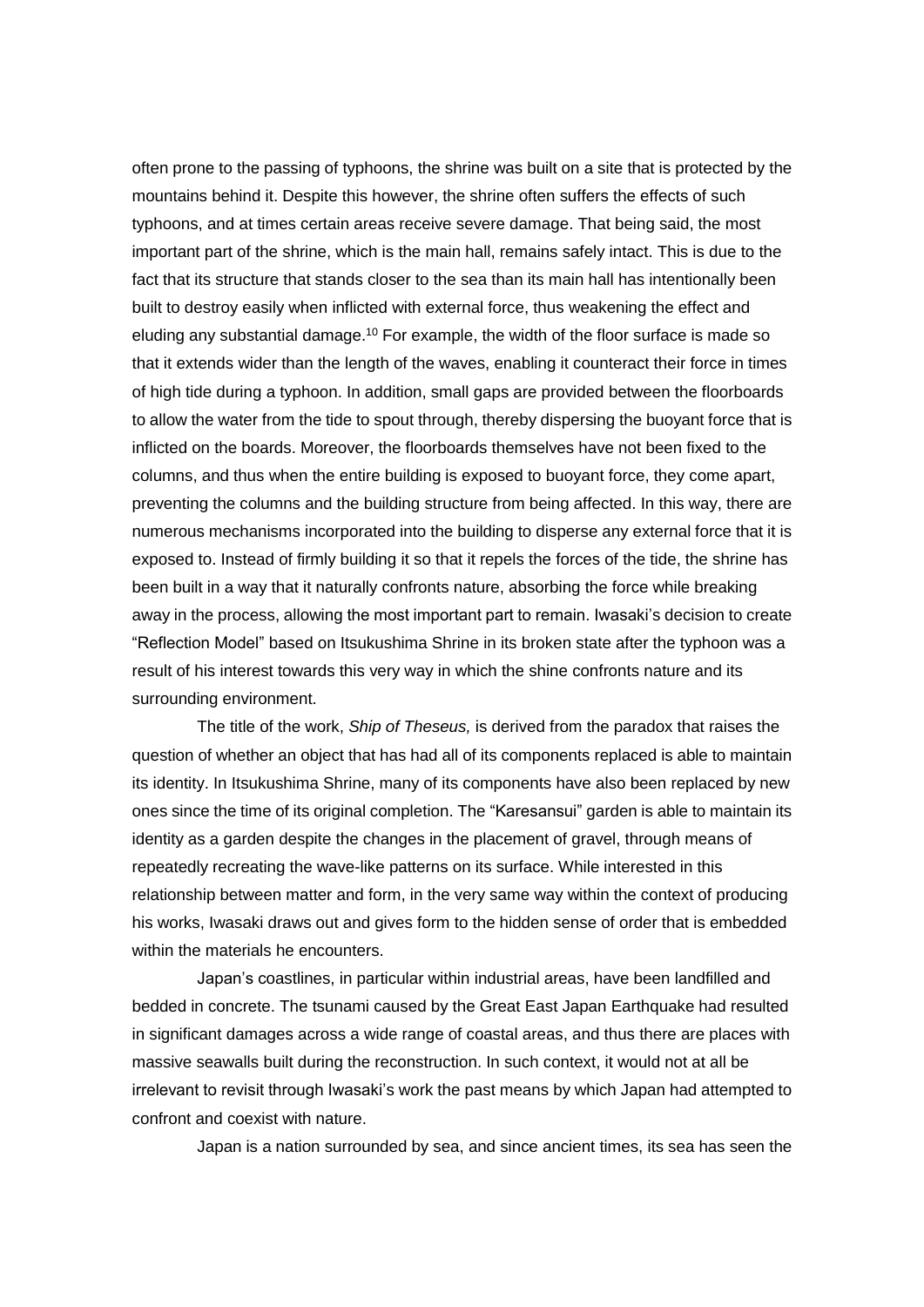arrival of various other cultures. Nature, through typhoons and tsunamis, can cause great damage to people's lives, but is also a place that brings rich blessings and opportunities for exchange. Historically, the city of Venice had also served as Europe's window that opened out onto the Orient. In this setting in Venice, I hope that viewers to the exhibition will take the opportunity to observe and feel the sense of this traditional Japanese way of confronting and living with nature.

## *Tectonic Model (Flow)*

The final work presented in the exhibition is entitled *Tectonic Model (Flow)*. On a round antique table are many books that have been stacked in an unstable manner. When approached more closely, one can see that the bookmark string has been made into a crane. As a result, the book begins to appear like a building that is currently under construction. The use of an everyday object like a book, the intricate delicacy of the bookmark crane, and the effect of "figurative representation" by which the book begins to look like a building, are features that share commonalities with the "Out of Disorder" series. In "Tectonic Model," there is the additional enjoyment of observing the title and cover of the books that have been selected. They concern subjects such as the mechanisms of earthquakes, science and technology, as well as those relating to issues of energy. The word "Tectonic" in the context of a building is used to describe their "construction method," yet on a larger scale can be used to define a "change in the earth's crust." The title of Iwasaki's work incorporates both meanings. The books in "Tectonic Model" have been stacked in an unstable way, through it implying the image of the Tower of Babel which is inevitably prone to collapse, and the instability that is harboured within the earth itself.

If the earth was to be observed over an extremely long time span, it is evident that it is constantly changing. In the event of the earthquake the earth had experienced "liquefaction," and thus, despite its seemingly firm appearance, in the long run it is something fluid. After the Great East Japan Earthquake, Iwasaki has produced several "Out of Disorder" works using exhibition cases.

In the lower half of the transparent exhibition case he stacked layers of cloth to form a terrain, and upon it he created an arrangement of small steel towers. From outside the transparent case, one can observe the layers of the earth in its cross-section. Thus, this work also focused on the earth's liquidity. The representation of the water's surface is an important theme in both "Reflection Model" and "Out of Disorder," yet the flux of the earth as explored in "Tectonic Model" could be described as an attempt to capture the fleeting moment of an entity that exists in a liquid state.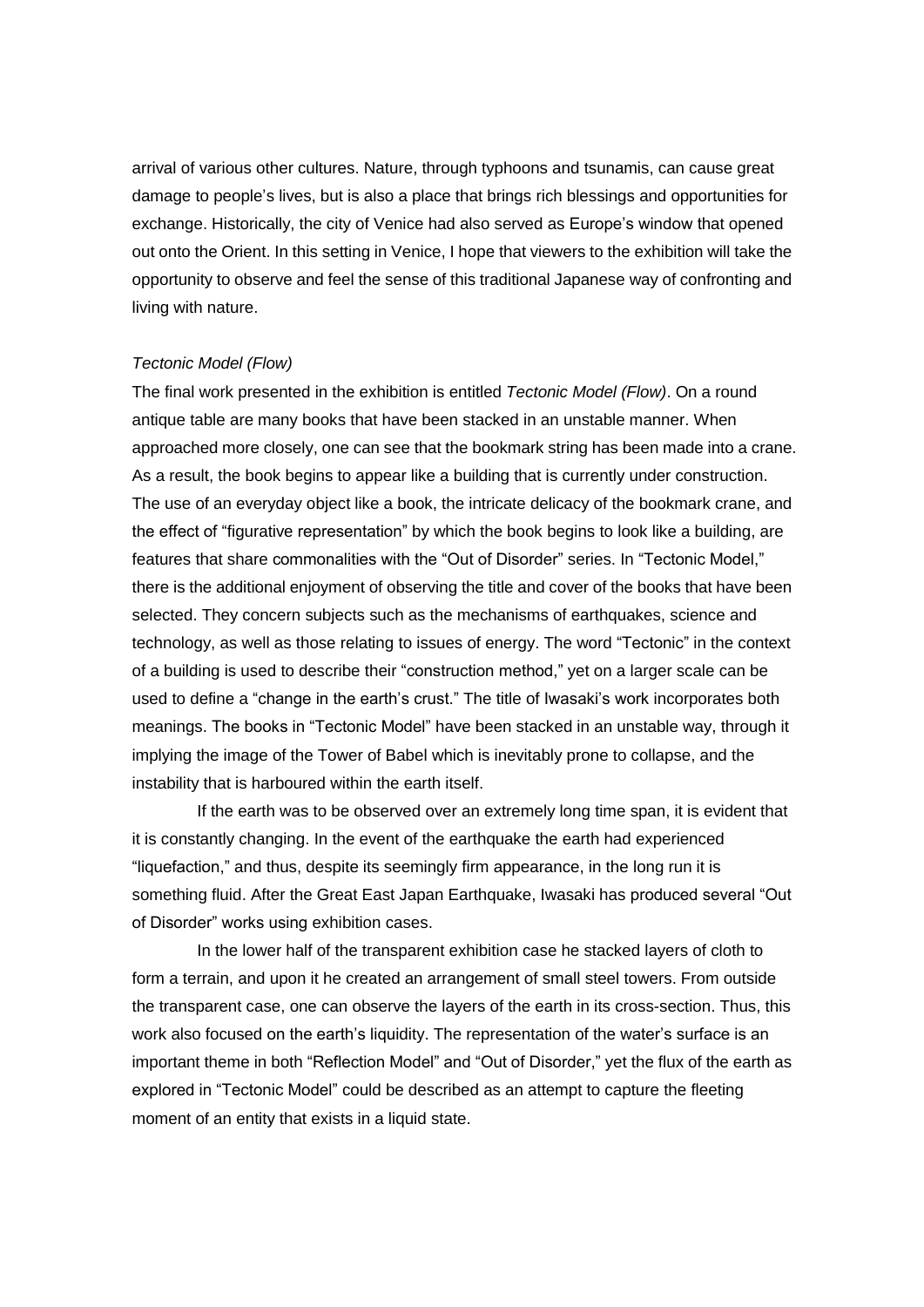## Looking from Upside Down

If one were to consider the earth in "Tectonic Model" as a water surface of sorts, it indeed means that there are numerous water surfaces that coexist within the exhibition room that has been devised as a single and unpartitioned space. There are the floor upon which *Out of Disorder (Mountains and Sea)* is presented, the table surfaces in *Out of Disorder (Offshore Model)* and *Tectonic Model (Flow)*, and then the invisible water surface in "Reflection Model." Furthermore, if one looks beyond and outside of the exhibition room to consider the building of the Japan Pavilion, the exhibition room is suspended in midair by means of a piloti. In ascending the stairs provided in the piloti for one's head to emerge through the opening, viewers would experience a sensation as if rising from beneath the water. Furthermore, Venice's very ground upon which the Japan Pavilion stands is an artificial land that has been built on an infinite number of stakes driven into the lagoon, and is surrounded by the sea and its glimmering water surface. As there are various water levels presented within the exhibition room, when observed from each respective level, the perspective of viewers is at once above the water and submerged beneath it. Viewers will go back and forth between a bird's-eye perspective and a fish's-eye perspective – in their mind, fluctuating between various different scales.

The title of this exhibition "Turned Upside Down, It's a Forest," was determined in hopes to convey this imaginary journey. This is a phrase that also appears in a book written by the Venetian novelist, Tiziano Scarpa.<sup>11</sup> As we said, the city of Venice has been built on an infinite number of stakes driven into the lagoon. Scarpa poetically articulates that if Venice were to be turned upside down at its boundary with the water, it would indeed be a forest comprising of countless wooden stakes. Iwasaki's works invite the viewers to explore and engage in imaginative ways of looking – changing one's perspective to look at something differently as to how it is usually observed.

There is a work by Yukinori Yanagi <sup>12</sup> whom Iwasaki considers as his teacher, which consists of a flag made from a world map that has been reversed from north to south. In Iwasaki's attitude of looking at the world from upside down, one can see a certain level of influence from Yanagi's work. In contrast to Yanagi who continues to present works with political undertones in a straightforward manner, Iwasaki does not overtly communicate his opinion about social issues. Instead, he encourages us to recognize the existence of different perspectives within our daily lives, at times incorporating playful elements of humour.

In the same way as one might suddenly turn the island of Venice upside down in one's mind while walking its streets, Iwasaki's works speak to us in a soft and gentle whisper, presenting the possibility of how various ways of looking can exist within our everyday life.